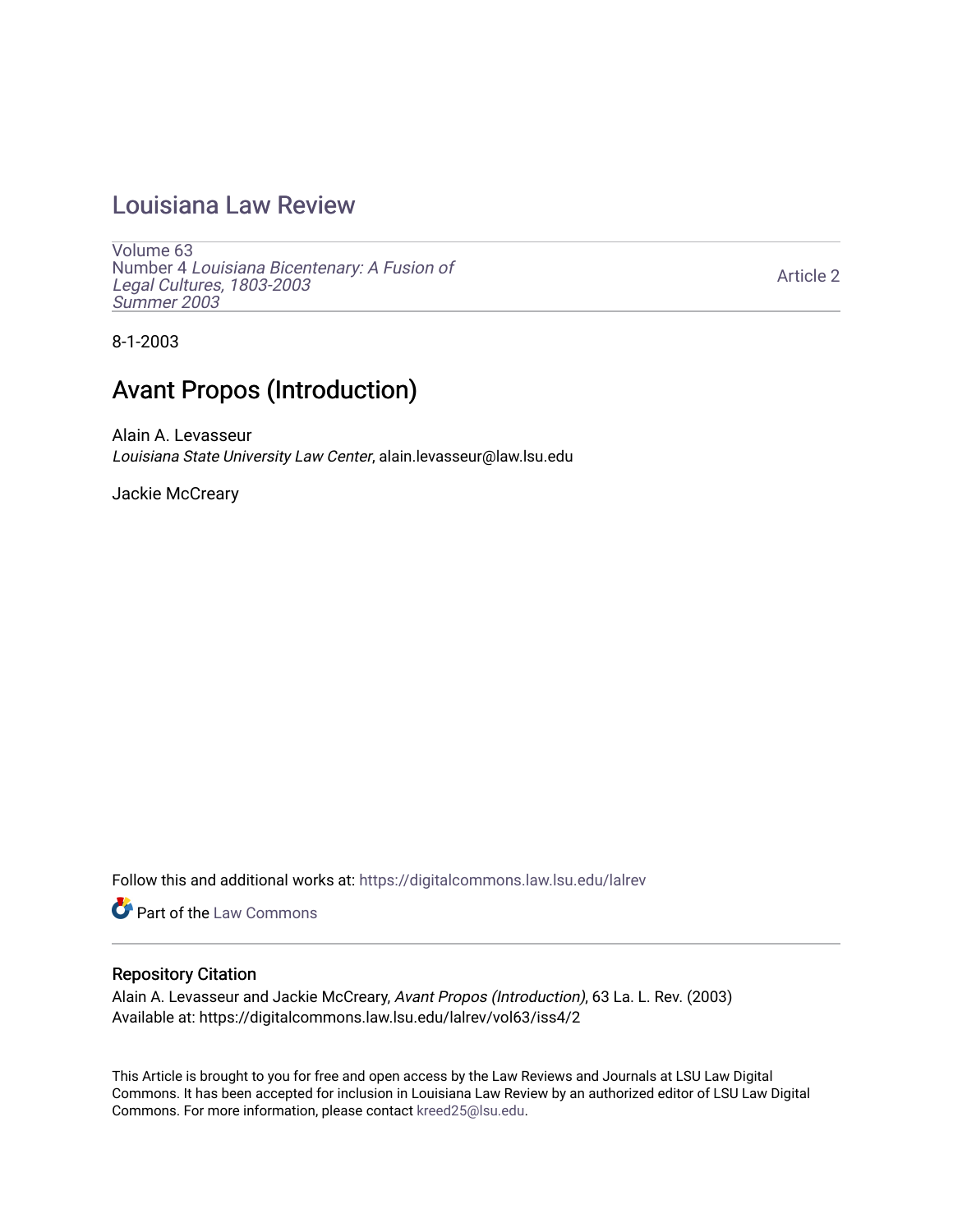*Alain A. Levasseur\* JackieMcCreary/* 

2003! A landmark event in the history of the state of Louisiana, one that the Louisiana Chapter ofthe Association Henri Capitant and the Louisiana State University Law Center could not allow to be lost in fading memories without taking advantage of a bicentenial anniversary-to pause for a moment and reflect over the 'Fusion of Legal Cultures' that took place in the last two hundred years of the unique and rich history of the State of Louisiana.

Louisiana was officially declared a French territory by René Robert Cavelier, Sieur de la Salle in 1682. The French crown transferred the administration of the territory to Antoine Crozat in 1712 and to John Law in 1717 with full control to be taken back in 1731. The legal system in place consisted of the Custom of Paris, the 'ordonnances du royaume,' and the rules of procedure in use at the Châtelet in Paris. In 1762, France ceded the Louisiana territory to Spain which, after some difficult and troubled times caused by the French inhabitants, assumed military control of its newly acquired colony. The then Spanish general in charge, O'Reilly, undertook major reforms including the substitution of the Spanish law of the time to the French law of the same time. Whether Spanish law did actually replace French law 'in the hearts and minds' ofa population mostly French and francophone is still a matter of controversy among legal historians which contributes to the uniqueness of the legal system of the State. This controversy is fed by another historical event which witnessed Spain transferring Louisiana back to France in 1800 by the 'secret' treaty of San Ildefonso. There began a very rich and crucial three year period in the history of this huge tract of land, a third of the whole territory of the continent, that spread from the Gulfof Mexico to the shores of the Great Lakes and all along the Mississippi river. Control over the port of New Orleans, at the mouth of the Mississippi, had become essential, in the mind of Thomas Jefferson, third President of the U.S., to an efficient economic and commercial policy for all the Americans who had settled along the Mississippi and Ohio rivers. Thomas Jefferson thus sent Robert Livingston and James Monroe to Paris to negotiate with Napoleon the

Copyright 2004, **by** LOUISIANA LAW REVIEW.

Hermann Moyse, Sr. Professor of Law, LSU, Paul M. Hebert Law Center; President, Louisiana Chapter Association Henri Capitant.

<sup>\*\*</sup> Law Clerk to the Honorable Chief Judge Frank J. Polozola, United States District Court, Middle District of Louisiana; J.D., LSU, Paul M. Hebert Law Center, 2003; B.A., LSU, 2000; B.S., LSU, 2000.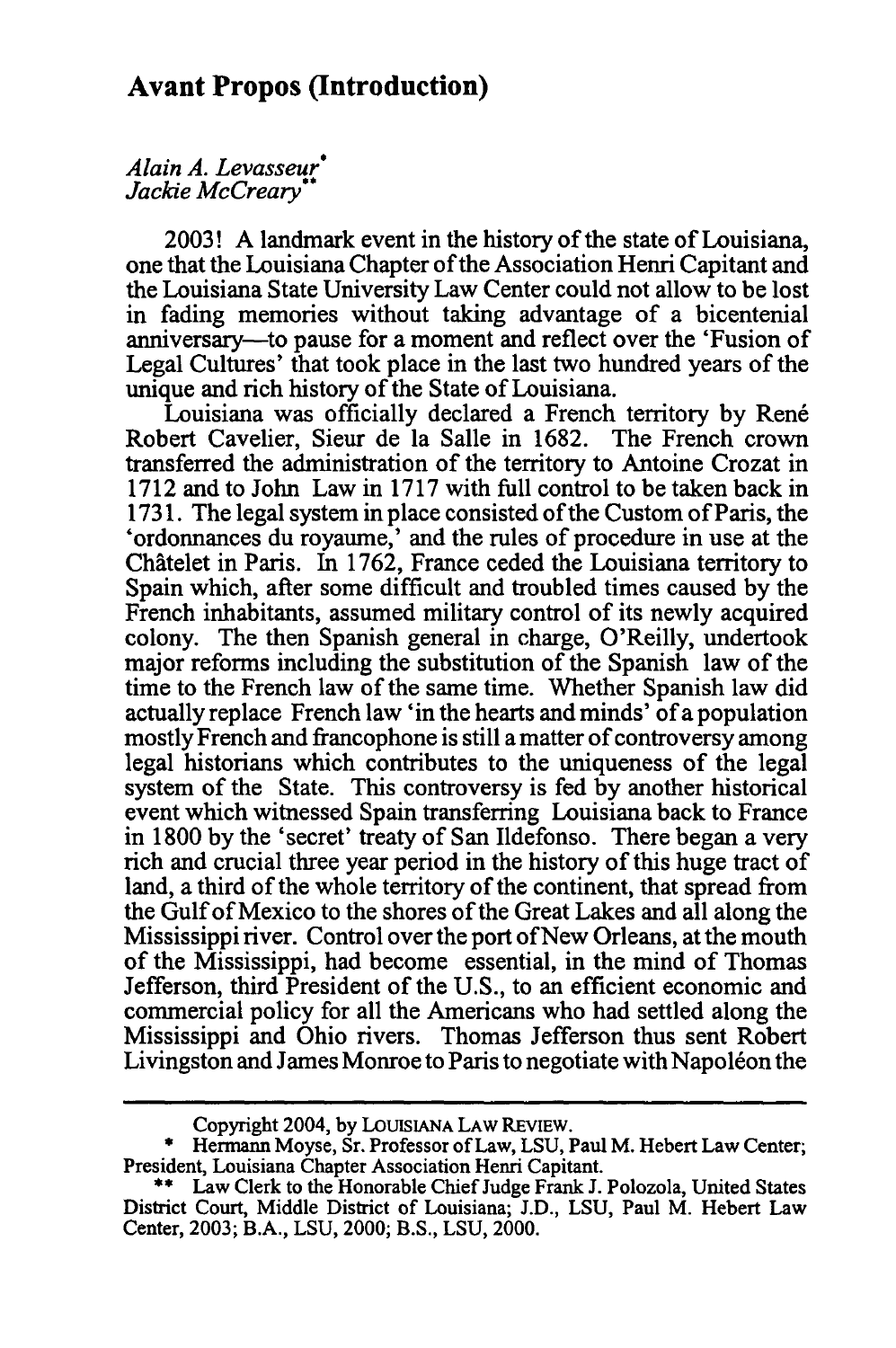purchase of New Orleans (and the Florida parishes) for a price of 20 million francs or \$4 million dollars. On the French side, Francois Barbe-Marbois and Denis Decres had been instructed by Napoléon to sell the whole territory of Louisiana for 100 million francs. After some negotiating, the U.S. agreed to pay 60 million francs for the whole province and another 20 million francs as compensation for a variety of claims. The Treaty transferring Louisiana to the U.S. was signed in April 1803 in Paris to take effect on December 20, 1803 in New Orleans. In 1812, the territory of Louisiana became the 18th State of the U.S.

This short, too short, historical account of the past 200 years of the history of Louisiana suffices to explain the reasons why we decided to pause for a moment, for two days of reflection, for an examination of conscience and a sharing of experiences. Because the same Louisiana was controlled at one time or another by any one of three different sovereign powers, France, Spain and now the USA, we felt compelled by the richness of 'our culture' to call upon scholars ofthese three countries to share with us their educated views on legal issues of great concern to us. These issues arise very vividly from our 'History:<sup>7</sup> Who are we? Can we identify 'squarely' with any known legal system of today? Can we consider ourselves as a 'legal laboratory' where legal experiments were conducted regardless of the feelings, aspirations, and expectations of 'the subjects'? The reader will find many elements of an answer, or answers, in the 'Papers' reproduced here on the concepts of 'globalisation, mondialisation, mixity...'in which the authors present their thoughts on whether we are going through a 'general legal acculturation' or 'a vertical and/or horizontal convergence' of the prevailing two major legal systems of today. It is against this background that Louisiana legal scholars, in 'Louisiana: a retrospective,' present their views of where Louisiana stands now, 200 hundred years after it became a part of the U.S. Many of the legal issues discussed in the context of the 'Louisiana legal lab' in the set of papers first delivered could be related to greater and more general legal issues that actually rise to the level of 'Principles of law' which are of concern to all legal systems; they are the principles of continuity, security, predictability in the law and their fate as a result of the transfer of one and the same territory from the sovereignty of one Nation to the sovereignty of another and, still, another Nation. The papers included here that address the intrinsic value of these principles will give the reader the perspectives of the three sovereign powers that contributed to the shaping of the state of Louisiana.

The legal and linguistic heritage ofthis State is the reason why the reader will find papers in any one of the three languages that were spoken at one time in Louisiana or are still spoken today. Our